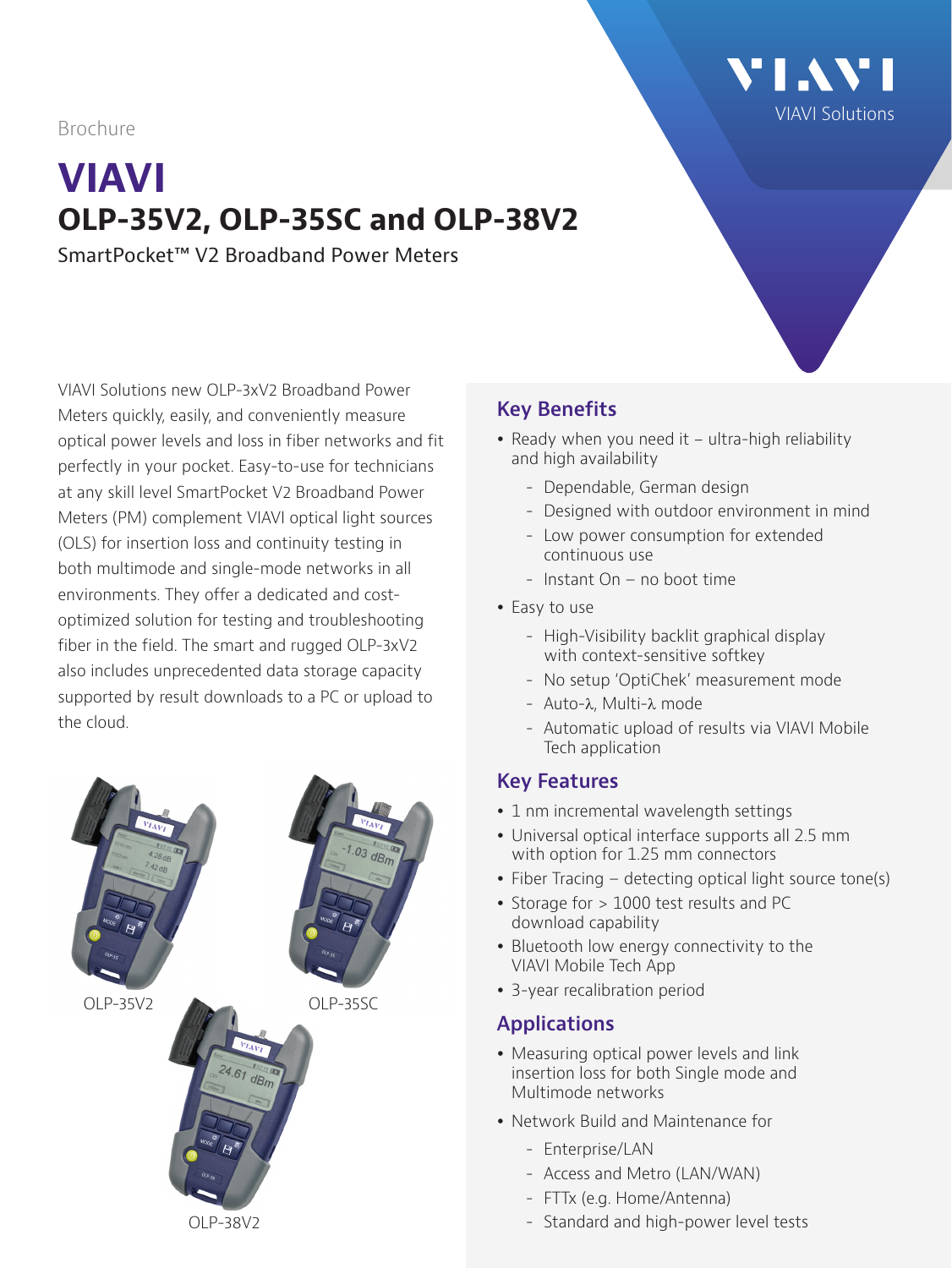

#### **Products:**

- The OLP-35V2 is the optimal device for standard telecommunication networks and multimode or single mode applications
- The OLP-35SC provides the same capabilities as the OLP-35V2 and comes with a fixed SC adapter
- The OLP-38V2 is a higher-power (up to +26 dBm) version for CATV HFC (with analog RF transmission) or amplified DWDM systems applications

#### **Instant On – Easy to use - Good to go in no time**

Instant on means SmartPocket V2 is ready as soon as you are, no waiting for an instrument to boot up, it's there the instant you need it. A high visibility back-lit display makes SmartPocket V2 usable in all lighting conditions indoors and outdoors, and combined with the super simple user navigation plus universal optical connector test port with OptiChek mode means you can close out more jobs per day.

#### **OptiChek Mode**

A broadband power meter that does not require wavelength configuration! Ideal for situations where you do not know the exact service wavelength in use or for a basic quick check to determine if a fiber is lit and power level is in the predicted/expected range. Just turn it on, connect, and take the measurement.\*

\* Increased uncertainty (to approximately +/- 1dB) is traded for speed and simplicity when you just want a quick confirmation of power with no thresholding, for Singlemode only: (1260nm to 1650nm)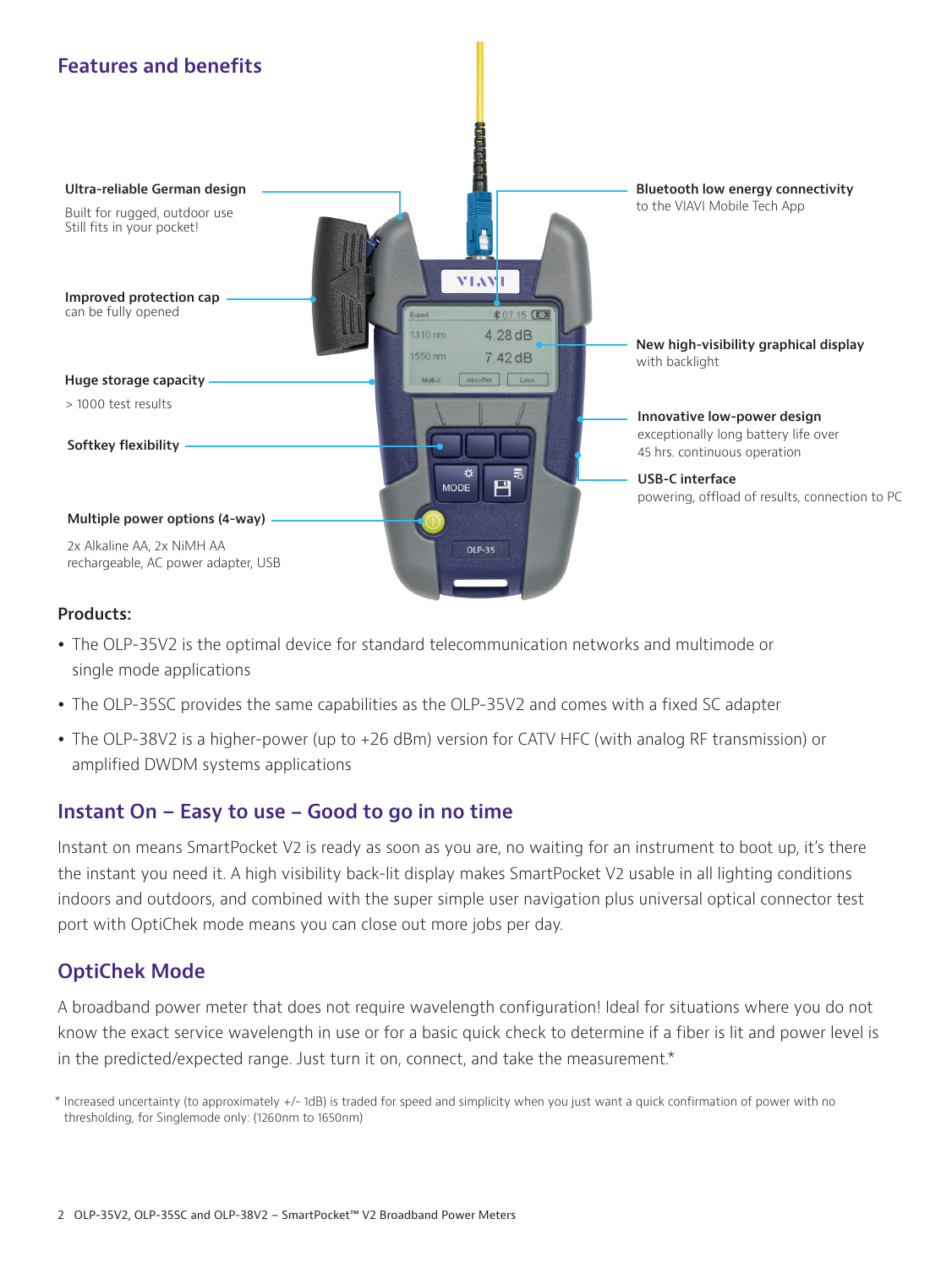#### **Auto-**λ**, Multi-**λ **Mode**

When SmartPocket V2 Broadband PMs are used in combination with SmartPocket V2 OLS, the new super-fast Auto-λ mode reduces the time to measure up to 3 wavelengths on the same fiber to less than a second. Delivering lightning-fast, error free, multi-λ loss testing saves time when testing and becomes critical to getting jobs finished and links delivered on time especially when working in high fiber-count environments. Plus, with a single button push results are saved and ready for upload to the cloud via the Mobile Tech App.



#### **Robust and ready for field use**

One of the key issues for optical field equipment is the risk of damage to the optical test port, this port has to be free of dirt and damage (e.g. scratches) in order to perform as required (according to specs). All it takes is a small piece of dust of dirt to be accidentally trapped and crushed when a fiber connection is made to damage the test port. The non-contact and easy clean approach with the SmartPocket V2 eliminates the risk of accidental test port damage and the integrated rubber 'bumpers' and test port cap make it ready for use in the real world and able to survive the odd bump or knock.

#### **Superior Battery Life and powering options**

Taking measurements and performing that certification of a fiber install is the final step to closing out tasks while you are still on-site. Without test equipment powered and ready to go you run the risk of missing a deadline or having to make a site re-visit to finish a job. To avoid this the SmartPocket V2 offers a low power consumption design for extended continuous use and supports 4 way powering with field replaceable NiMH rechargeable, off the shelf alkaline batteries, AC powering and power over USB. Meaning that you will never be short of power for long or have to wait for unit batteries to recharge.

#### **Low Cost of Ownership**

3 years calibration interval means no extra annual charges and your equipment will meet requirements for reporting and certifying (i.e. to be in calibration).

#### **Test and Report Field Measurements**

VIAVI Smart Reporter reporting software lets users quickly and efficiently download test results data from the power meter's memory with just a few clicks. After it's downloaded, the software reporting functions let users generate and customize professional certification reports.

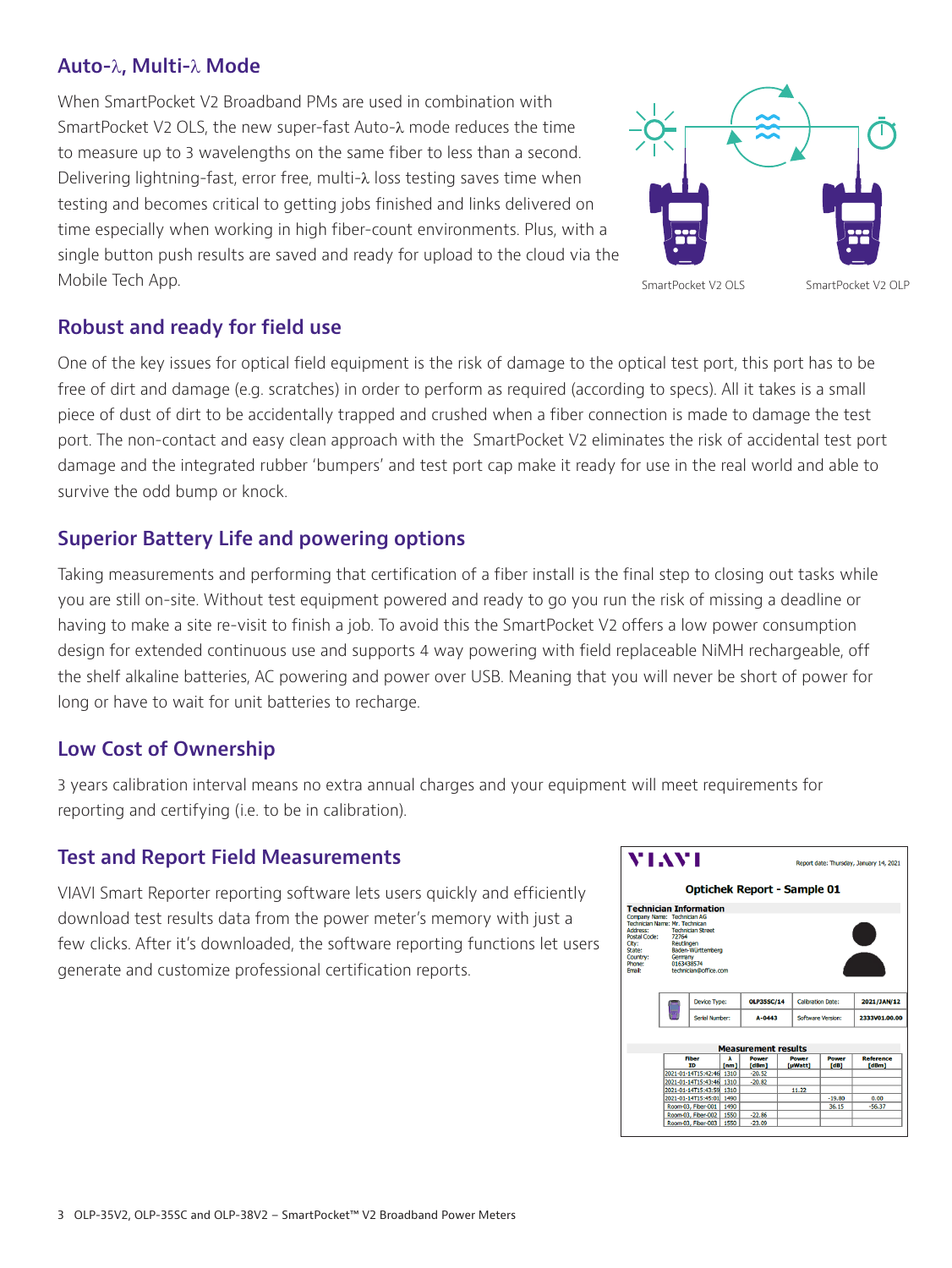### **Connected for superior workflow and reporting**

In today's world it is essential for techs and their instruments to be connected, not only to reduce manual effort and risk of mistakes but also to deliver seamless reporting. SmartPocket V2 is integrated with the VIAVI Mobile Tech App to ensure optimal workflow freeing up techs and contractors to get on with their jobs rather than being slowed down with report generation and submission.

#### **Job Manager**

- Easily create job templates via Mobile Tech App
- Associate tests to specific workorder or job number
- Sequence of individual test tasks grouped together in a single job
- No need to type in settings or labels on the job site
- No more missed or invalid test results; launch, test and auto upload of results

# **Mobile Tech App**

- Mobile App available for iOS and Android
- Independent guest account and integrated StrataSync™ account operation
- Create and push job with label list to instrument, pull test results back to app
- Enriches test results with workflow audit details, geolocation data and time stamp
- Synchronization to StrataSync for results upload, firmware updates, asset and option management

Job Manager and Mobile Tech App are part of the StrataSync Test Process Automation Suite, a solution that empowers you to deploy test plan procedures to technicians to simplify and automate your network tests. Test Accurately in Half the Time to Boost Productivity.

### **Inspect Before You Connect (IBYC)**

Contamination is the number 1 reason for troubleshooting optical networks. Proactive inspection and cleaning of fiber connectors can prevent poor signal performance, equipment damage, and network downtime.